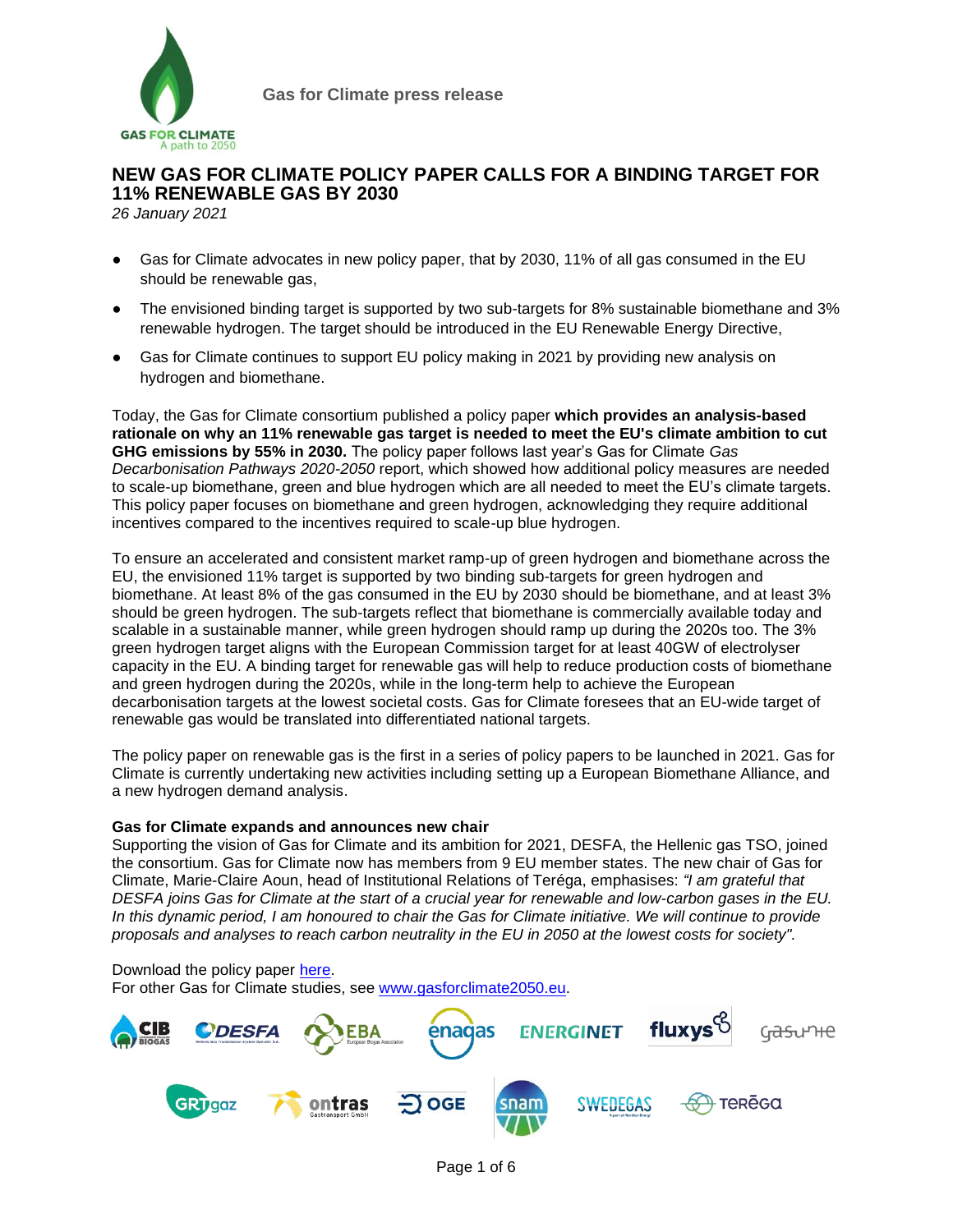

## **Notes for Editors**

Gas for Climate was initiated in 2017 to analyse and create awareness about the role of renewable and low carbon gas in the future energy system in full compliance with the Paris Agreement target to limit global temperature increase to well below 2 degrees Celsius. To this end, the entire economy has to become (net) zero carbon by mid-century.

The Gas for Climate group consists of eleven leading European gas transport companies (DESFA, Enagás, Energinet, Fluxys Belgium, Gasunie, GRTgaz, ONTRAS, OGE, Snam, Swedegas and Teréga) and two renewable gas industry associations (European Biogas Association and Consorzio Italiano Biogas). The CEOs of the thirteen members are: Piero Gattoni (Consorzio Italiano Biogas), Nicola Battilana (DESFA), Harm Grobrügge (European Biogas Association), Marcelino Oreja Arburúa (Enagás), Torben Brabo (Energinet), Pascal De Buck (Fluxys), Han Fennema (Gasunie), Thierry Trouvé (GRTgaz), Ralph Bahke (ONTRAS), Jörg Bergmann (OGE), Marco Alverà (Snam), Hans Kreisel (Swedegas), Dominique Mockly (Teréga).

The Policy Paper for renewable gas is the first in a series prepared by Guidehouse. Renewable gas is all gas produced from renewable sources; This includes biomethane in the form of upgraded biogas produced by anaerobic digestion of agricultural biomass and organic wastes, biomethane produced from thermal gasification of woody residues, hydrogen produced from renewable electricity or biomethane, and synthetic methane produced from renewable hydrogen.

Renewable gases have different roles in the system and the wider economy as they provide storable and dispatchable renewable energy, heat to buildings that have gas grid connections, high temperature heat and feedstock in energy-intensive industries, and fuels to heavy and long-distance road transport, shipping and aviation. They also create future-proof jobs and foster rural economies. Hydrogen is enjoying renewed and rapidly growing attention in Europe and around the world. In 2020, the European Commission and six member states published hydrogen strategies, highlighting its importance as a cornerstone of long-term decarbonisation. Biomethane can realise instant GHG savings and a more circular energy system. Its production is a proven and market-ready technology with little associated technological risks. Biomethane has multiple benefits, most importantly its full compatibility with the existing gas grid.

EU renewables targets are set in the Renewable Energy Directive (RED). Therefore, including the proposed 11% renewable gas target and the sub-targets for biomethane and green hydrogen in the RED revision is the preferred option. Gas for Climate proposes that the 11% target for renewable gas should be implemented as a consumption target, and to be met by economic operators which can be large gas suppliers; similar to the existing renewable fuels target as part of the RED II. As specified in RED II Article 25 (1), member states shall set an obligation on fuel suppliers to ensure that the share of renewable gas within the final gas consumption is at least 11% by 2030. Member States should have the option, to further define the gas consumption target, e.g. set specific consumption targets per end use sector.

For more information, please contact the Gas for Climate member organisations: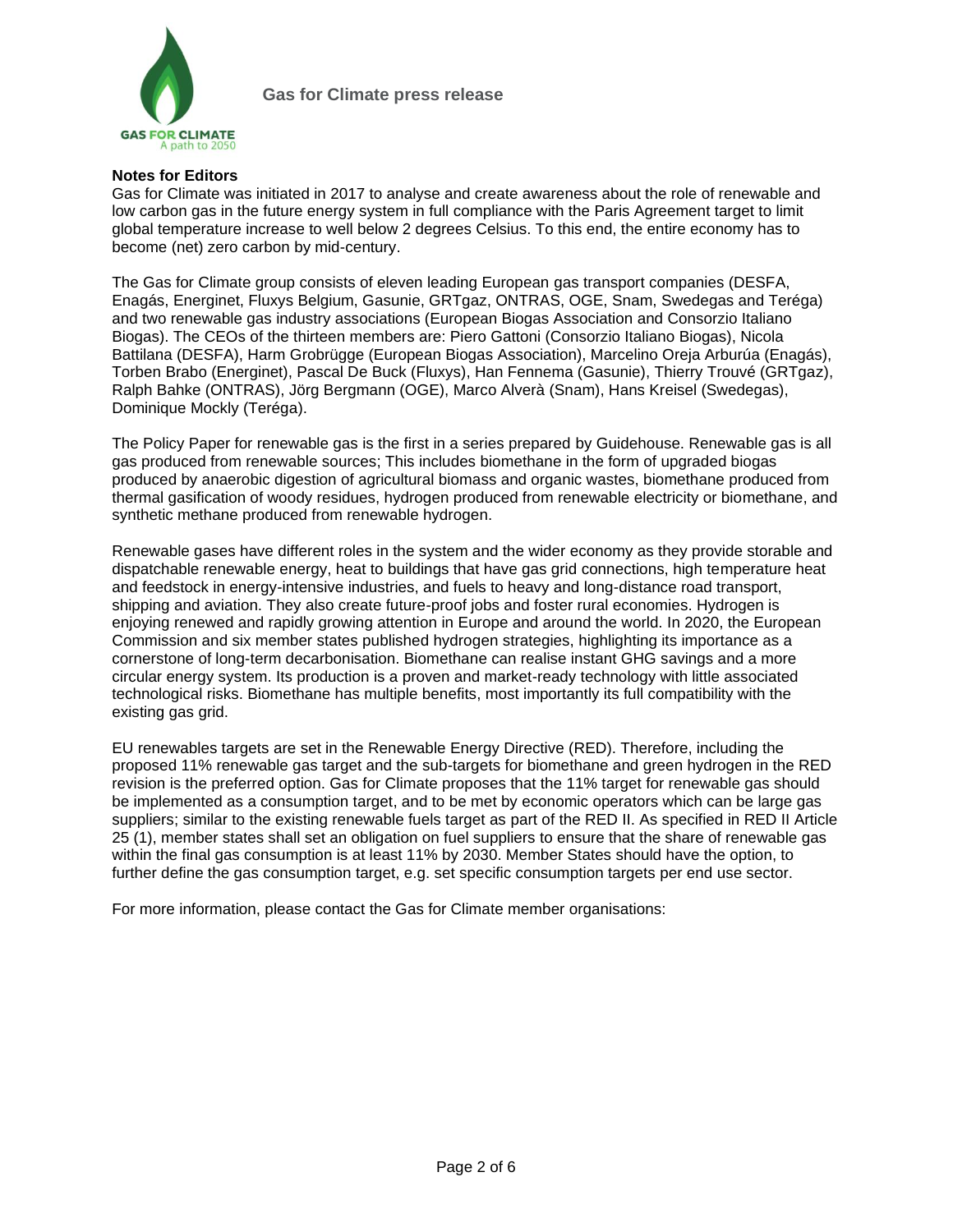

CIB - Consorzio Italiano Biogas Alessandro Vitale Tel: +39 0371/4662633 Mail: [a.vitale@consorziobiogas.it](mailto:eventi@consorziobiogas.it)

DESFA Panagiotis Panousos Tel: (+30) 213 0884 250 Mail: p.panousos@desfa.gr

Enagás Alexandra Issacovitch Tel: +34 917099442 Mail: vaissacovitch@enagas.es

Energinet Nicolai Sørensen Tel: +45 21805172 Mail[: NSO@energinet.dk](mailto:NSO@energinet.dk)

European Biogas Association Angela Sainz Arnau Tel: +32 400 1089 Mail: sainz@europeanbiogas.eu

Fluxys Belgium Laurent Remy Tel: +32 2 282 74 50 Mail: [Laurent.Remy@fluxys.com](mailto:Laurent.Remy@fluxys.com)

Gasunie Nicolas Kraus Tel: +32 2 234 63 55 Mail: [N.Kraus@gasunie.nl](mailto:N.Kraus@gasunie.nl) GRTgaz Jean Marc Brimont Tel: +33 6 89 87 16 23 Mail: [jeanmarc.brimont@grtgaz.com](mailto:jeanmarc.brimont@grtgaz.com)

ONTRAS Gastransport GmbH Johannes Stolle Tel: +49 341271112055 Mail: [Johannes.Stolle@ontras.com](mailto:Johannes.Stolle@ontras.com)

OGE Christian Page Tel: +49 201 3642–12541 Mail: christian.page@oge.net

Snam Salvatore Ricco Tel: +39 335 770 9861 Mail: [salvatore.ricco@snam.it](mailto:salvatore.ricco@snam.it)

Swedegas Igor Vlassiouk Tel: +46 70 560 18 41 Mail: igor.vlassiouk@nordionenergi.se

Teréga Mathilde Woringer Tel: +33 5 59 13 32 52 Mail: [mathilde.woringer@terega.fr](mailto:mathilde.woringer@terega.fr)

# **About CIB - Consorzio Italiano Biogas**

CIB aggregates and represents the agricultural biogas and biomethane value chain in Italy. Formed in March 2006, CIB provides information to its members to improve, optimize and innovate biogas production processes, fostering greener and efficient low carbon farming practices through its flagship initiative Biogasdoneright®. CIB brings together farmers that run biogas plants, industrial companies that supply equipment and technology, companies operating in the fields of agriculture, consultancy, mechanization and transports; research centers and agricultural associations that supply data and promote anaerobic digestion in agriculture. CIB is also a founding member of EBA -the European Biogas Association. For more information, go to [www.consorziobiogas.it.](http://www.consorziobiogas.it/)

# **About DESFA**

The Hellenic Gas Transmission System Operator (DESFA) S.A., founded in March 2007, is responsible for the operation, management, utilization and development of the National Natural Gas System and its interconnections, in a technically sound and economically efficient way, in order to best serve its users with safety, reliability and adequacy. DESFA's shareholders are SENFLUGA S.A. (66%) and the Greek State (34%). DESFA is committed to support the fulfilment of the National Energy & Climate Plans targets, by planning its energy transition towards the decarbonized economy. For more information: [www.desfa.gr.](http://www.desfa.gr/)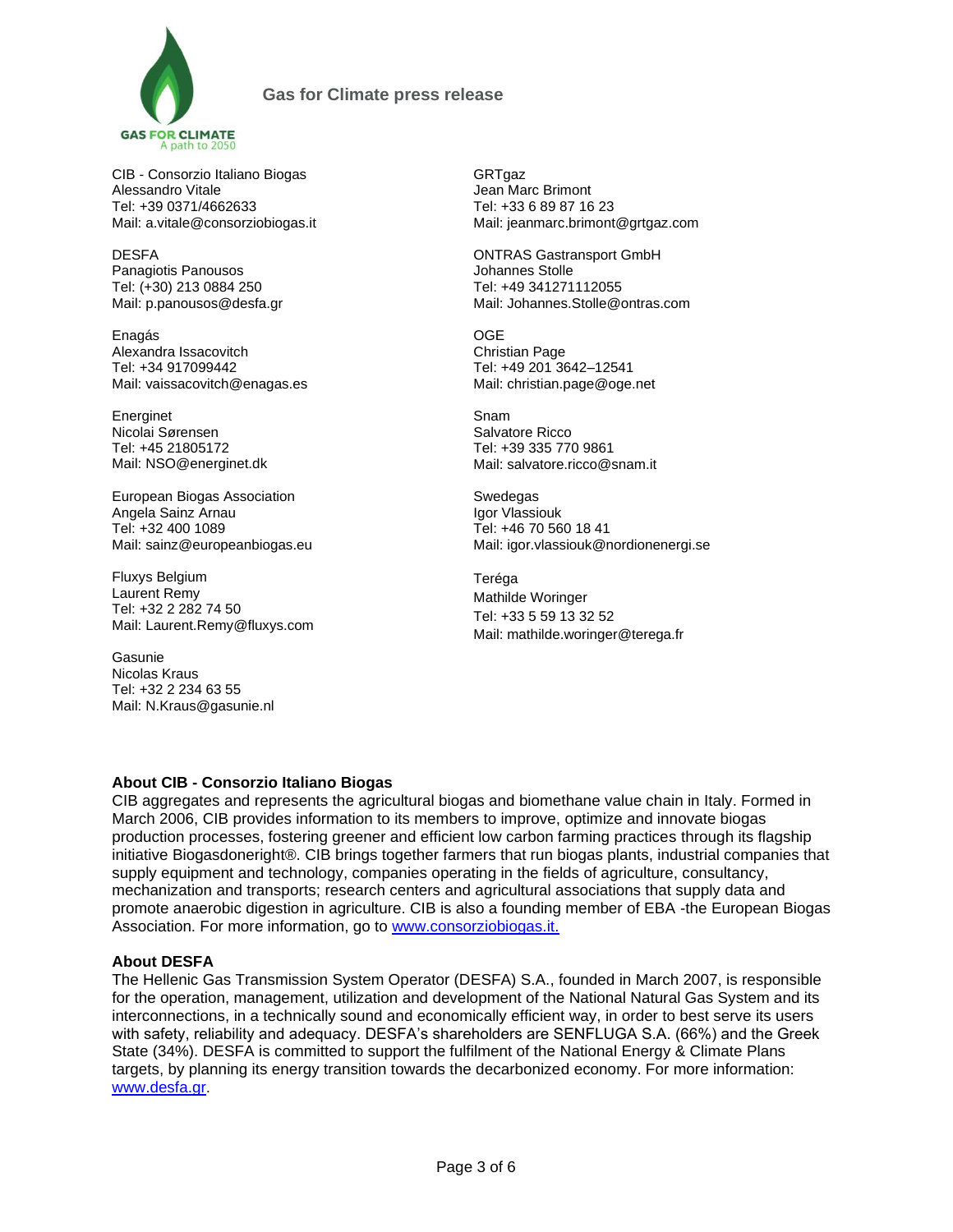

# **About Enagás**

Enagás is a TSO (Transmission System Operator) with 50 years' experience in the development, operation and maintenance of energy infrastructures, operating in eight countries: Spain, the United States, Mexico, Chile, Peru, Albania, Greece and Italy. The company has more than 12,000 kilometres of gas pipelines, three strategic storage facilities and eight regasification plants. In Spain, it is the main natural gas transporter and the Technical Manager of the Gas System. Enagás is firmly committed to the decarbonisation process and therefore is bounded to the development of projects to promote renewable gases - green hydrogen and biomethane - sustainable mobility and energy efficiency, among other areas. The company is a world leader in its sector in the Dow Jones Sustainability Index (DJSI), according to the latest revision of this index. For more information, go to [www.enagas.es.](http://www.enagas.es/)

## **About Energinet**

Energinet was founded in 2004 as an independent public enterprise owned by the Danish Ministry of Climate, Energy and Utilities. Energinet owns, operate and develop the transmission systems for both electricity and natural gas in Denmark. Energinet's aim is to enable a cost-effective transition of the energy systen to 100 % renewable energy while maintaining the high level of security of supply. For more information, go to [www.energinet.dk.](http://www.energinet.dk/)

## **About European Biogas Association**

The EBA is the voice of renewable gas in Europe. Founded in February 2009, the association is committed to the active promotion of the deployment of sustainable biogas and biomethane production and use throughout the continent. EBA counts today on a well-established network of 40 national organisations and over 100 scientific institutes and companies from Europe and beyond. For more information, go to [europeanbiogas.eu.](http://european-biogas.eu/)

#### **About Fluxys Belgium**

Fluxys Belgium is the independent operator of both the natural gas transmission grid and gas storage infrastructure in Belgium. Through its wholly owned subsidiary Fluxys LNG, the company also operates the Zeebrugge liquefied natural gas (LNG) terminal. Fluxys Belgium is a subsidiary of Fluxys, the gas infrastructure group based in Belgium and active across Europe. We are committed to continue building a greener energy future for the generations to come. People, industry and societies all need energy to thrive and progress. Fluxys Belgium accommodates this need: we put energy in motion through our infrastructure. We move natural gas while paving the way to transport in our infrastructure hydrogen, biomethane or any other carbon-neutral energy carrier of the future. For more information, go to [www.fluxys.com/belgium.](http://www.fluxys.com/belgium)

#### **About Gasunie**

Gasunie is a European energy infrastructure company. The company provides the transport of natural gas and green gas via its subsidiaries Gasunie Transport Services B.V. (GTS) in the Netherlands and Gasunie Deutschland in Germany. The company also offers other services in the energy infrastructure field, including hydrogen, heat, CCS, gas storage and LNG. Gasunie commits itself to accelerating the energy transition and to the realization of a climate neutral energy supply. For more information, go to www.gasunie.nl.

#### **About GRTgaz**

GRTgaz is a world expert in gas transmission networks and systems and a leading European gas transmission system operator. In France, GRTgaz owns and operates more than 35,000 km of buried pipes and 26 compression stations used to ship gas between suppliers and consumers. GRTgaz is committed to ensuring security of supply to consumers, connecting territories and communities with great care for the environment. GRTgaz delivers innovative and accessible solutions to accelerate and secure a successful energy transition by connecting the energies of tomorrow, driving the growth of renewables and new uses for gas while fostering synergy between electricity and gas systems. For more information, go to [www.grtgaz.com.](http://www.grtgaz.com/)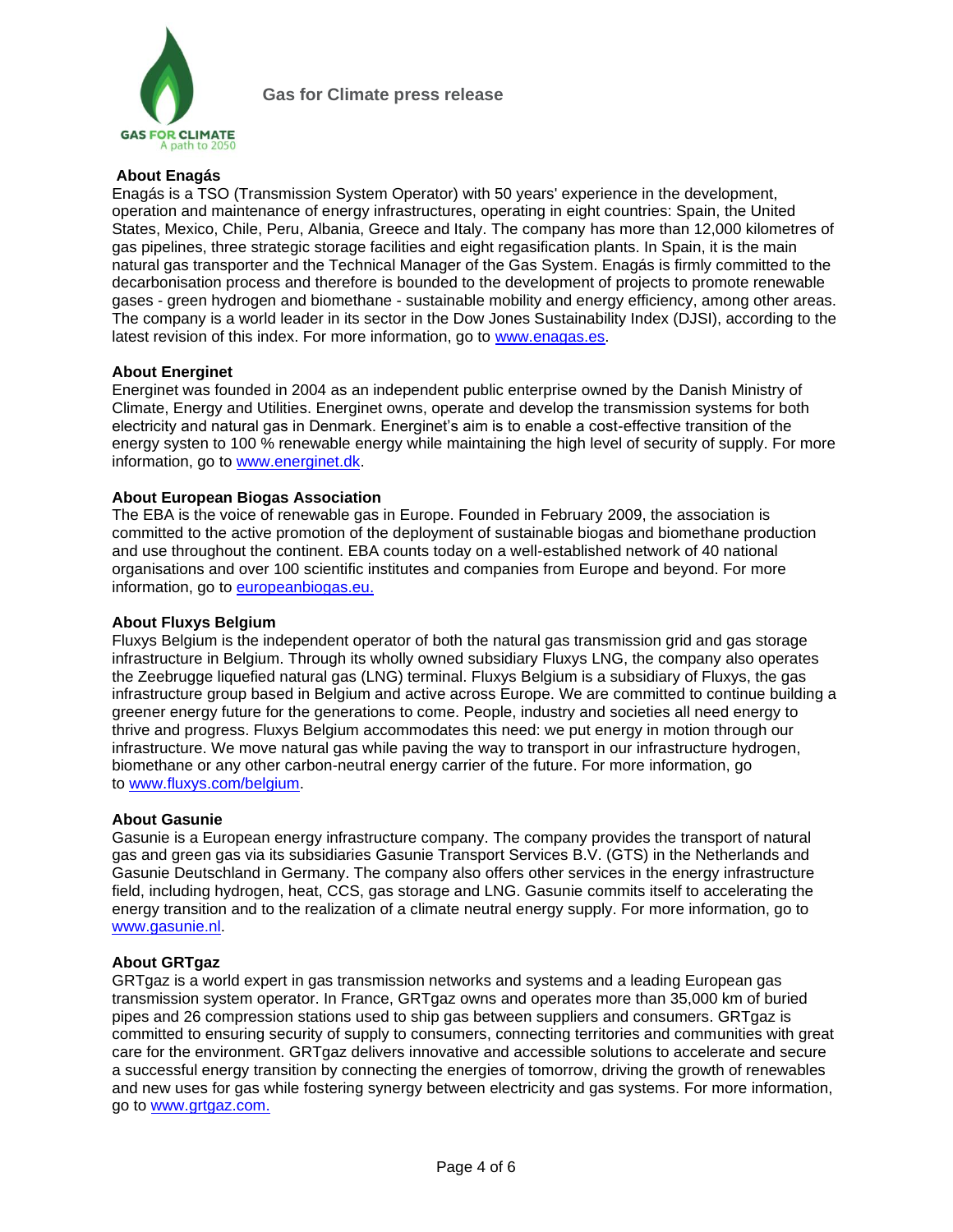

# **About ONTRAS**

ONTRAS Gastransport GmbH is a German gas transmission system operator in the European gas transport system based in Leipzig. ONTRAS operates Germany's second-largest gas transmission system, with approximately 7,000 km of pipelines and about 450 interconnection points. The green side of ONTRAS has been at the heart of our company culture for many years. Our goal is to reach a 100% carbon-neutral gas supply by 2050. There are currently 22 biogas plants connected to the ONTRAS transmission network injecting 180 million cubic meters of biomethane every year – approximately 17% of the total German biomethane in the gas network. Furthermore, two power-to-gas facilities are currently connected to the ONTRAS network converting electricity generated by wind turbines into hydrogen which is then injected into our grid. We work together with a variety of partners to examine the possible application of hydrogen and explore the massive potential of our own infrastructure for the transport of renewable energy. For more information, go to www.ontras.com.

## **About OGE**

With a gas transmission system spanning 12,000 kilometres, OGE, seated in Essen, is among Europe's leading transmission system operators. Two thirds of natural gas consumed in Germany flows through our pipeline system, comprising about 100 compressor units and about 1100 exit points. All over the country, our approximately 1,450 staff ensure safe, environmentally friendly and customer-oriented gas transmission. We also offer the technical and commercial services to go with it, and we provide commercial, technical and IT services for other companies on the basis of third-party arrangements. Moreover, we actively support the European gas market and work together with the European distribution network operators to create the prerequisites for transnational gas transportation and trading. For more information, go to [www.oge.net/en.](https://oge.net/en)

#### **About Snam**

Snam is one of the world's leading energy infrastructure operators and one of the largest Italian listed companies in terms of market capitalization. Through its international subsidiaries, it also operates in Albania, Austria, China, France, Greece, India, UAE and UK. The company has the largest natural gas transmission network and storage capacity among European peers and is also one of the main operators in regasification. As part of a  $\epsilon$ 7.4 billion plan to 2024, Snam invests to make its infrastructure hydrogen ready and develop new energy transition businesses such as sustainable mobility, biomethane and energy efficiency. Snam also aims to enable and promote the development of hydrogen to foster decarbonisation in the energy sector and industries. Snam's business model is based on sustainable growth, transparency, the promotion of talent and diversity and the social development of local areas through the initiatives of Fondazione Snam. For more information about the company, please visit [www.snam.it.](http://www.snam.it/)

#### **About Swedegas**

Swedegas, part of Nordion Energi, is specialized in gas infrastructure with the aim to drive the energy transition and becoming the first gas grid in Europe with 100% green gas. We operate the gas grid in Sweden, which extends from Dragör in Denmark to Stenungsund in Sweden and transports energy to distributors and customers with direct links. The gas grid supplies 33 municipal areas and several combined heat and power plants and is also used in more than 34,000 households and in the transport sector. Swedegas is the hub of the gas market and we assume full responsibility for the long-term development of the gas grid and for ensuring the market has safe, effective and assured access to gas. For more information, go to [www.swedegas.com](http://www.swedegas.com/) or [www.nordionenergi.se/en.](http://www.nordionenergi.se/en)

# **About Teréga**

Teréga has a network of more than 5,000 km of pipelines and two underground storage facilities, representing 16% and 24% of national capacity respectively. Teréga is a major player in energy and has been located in South-West France for over 70 years. As part of its public-service